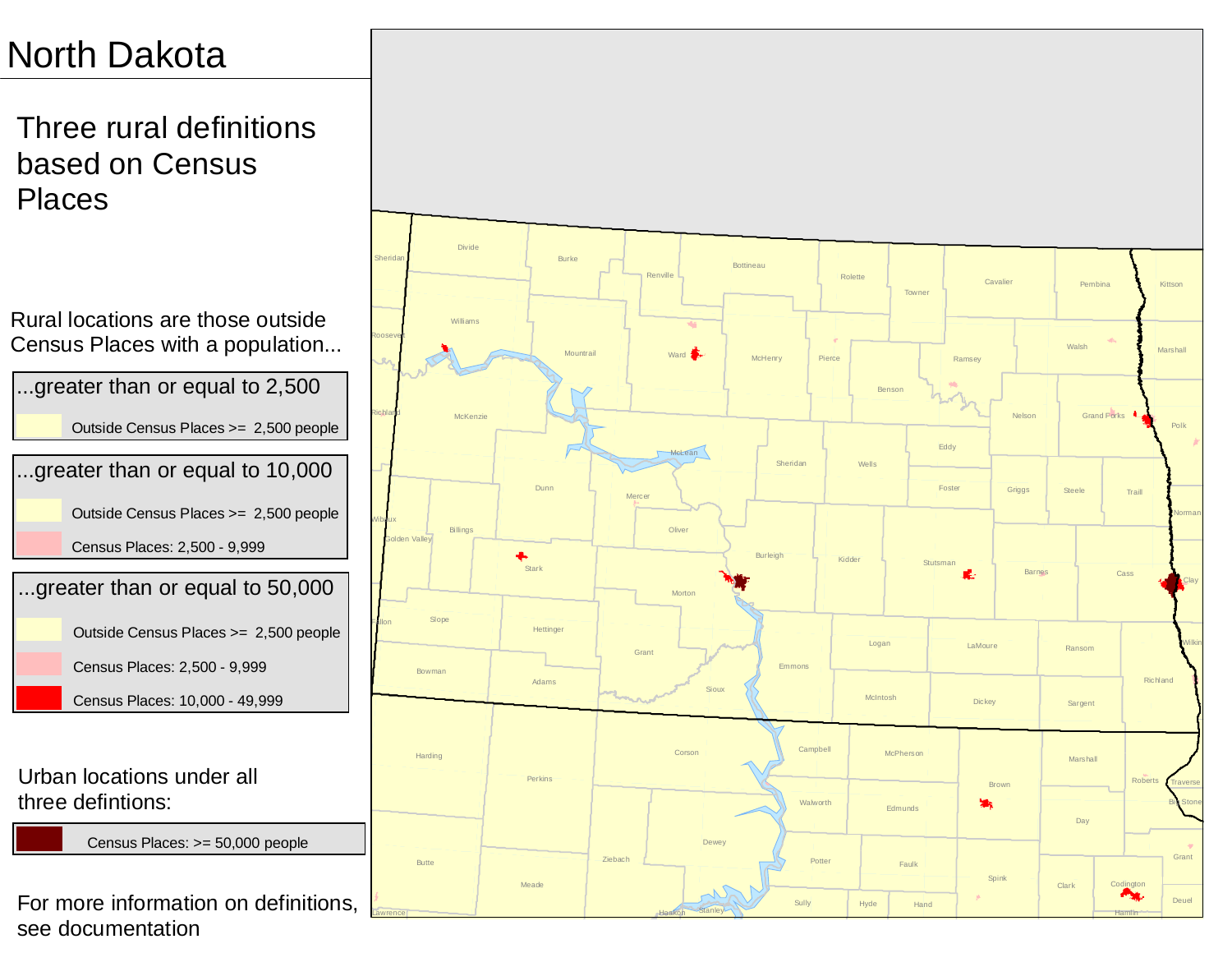Three rural definitions based on Census Urban Areas

Rural locations are those outside Census Urban Areas with a population...



Urban locations under all three definitions:

Census Urban Areas: >= 50,000

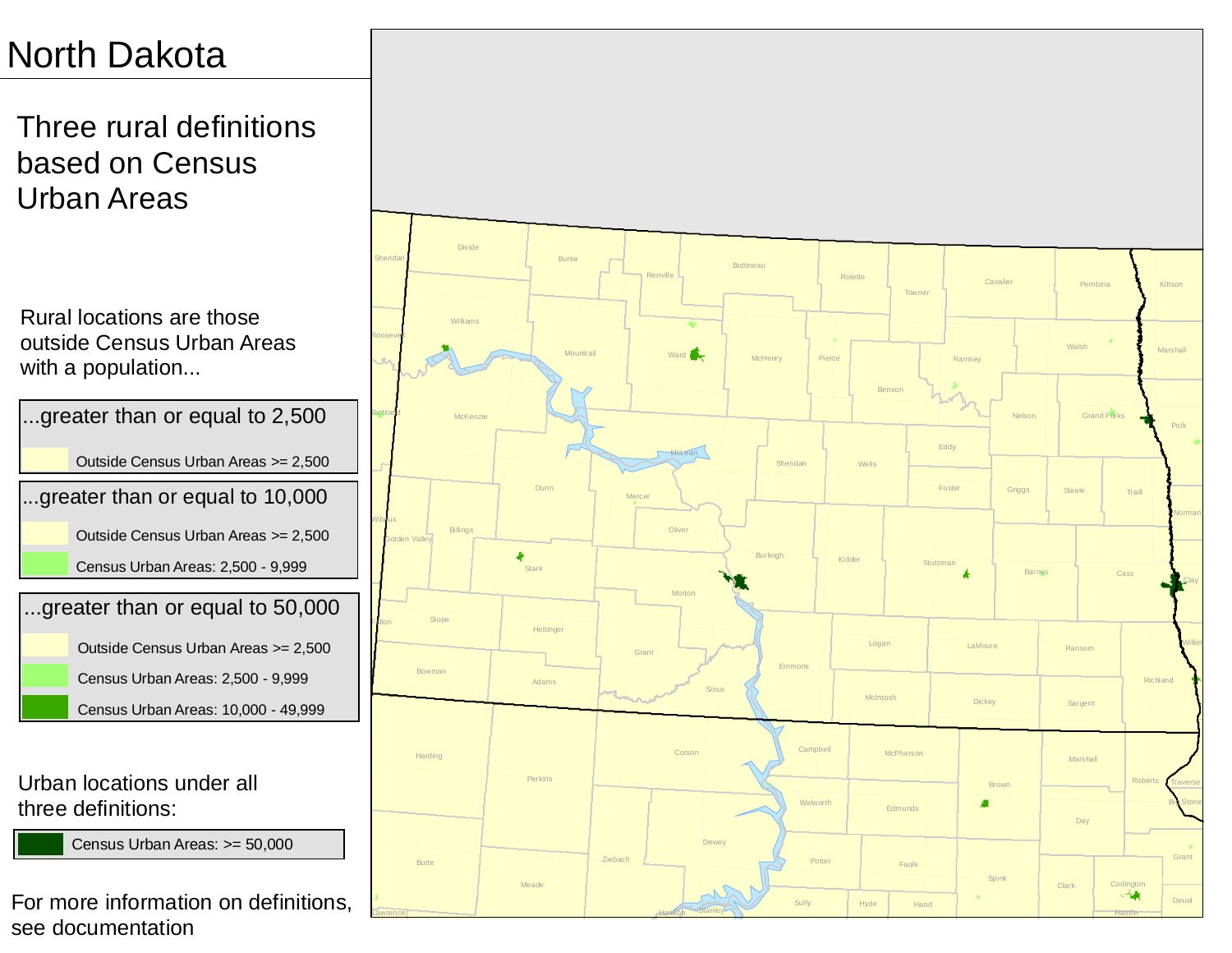Rural definition based on Office of Management and Budget (OMB) metro counties



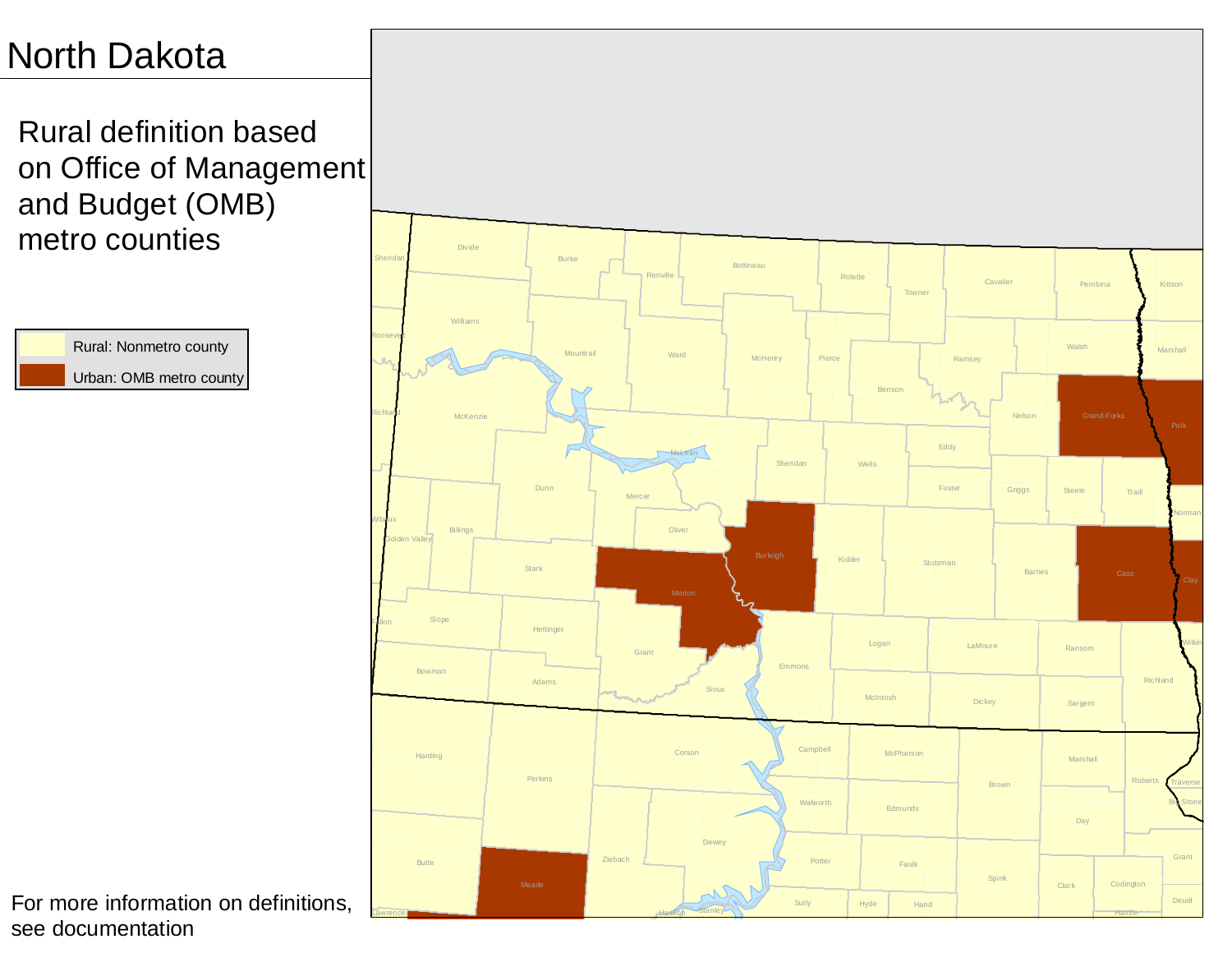Rural definition based on Economic Research Service Rural-Urban Commuting Areas (RUCA)

> Rural: RUCA tracts with codes 4-10 Urban: RUCA tracts with codes 1-3

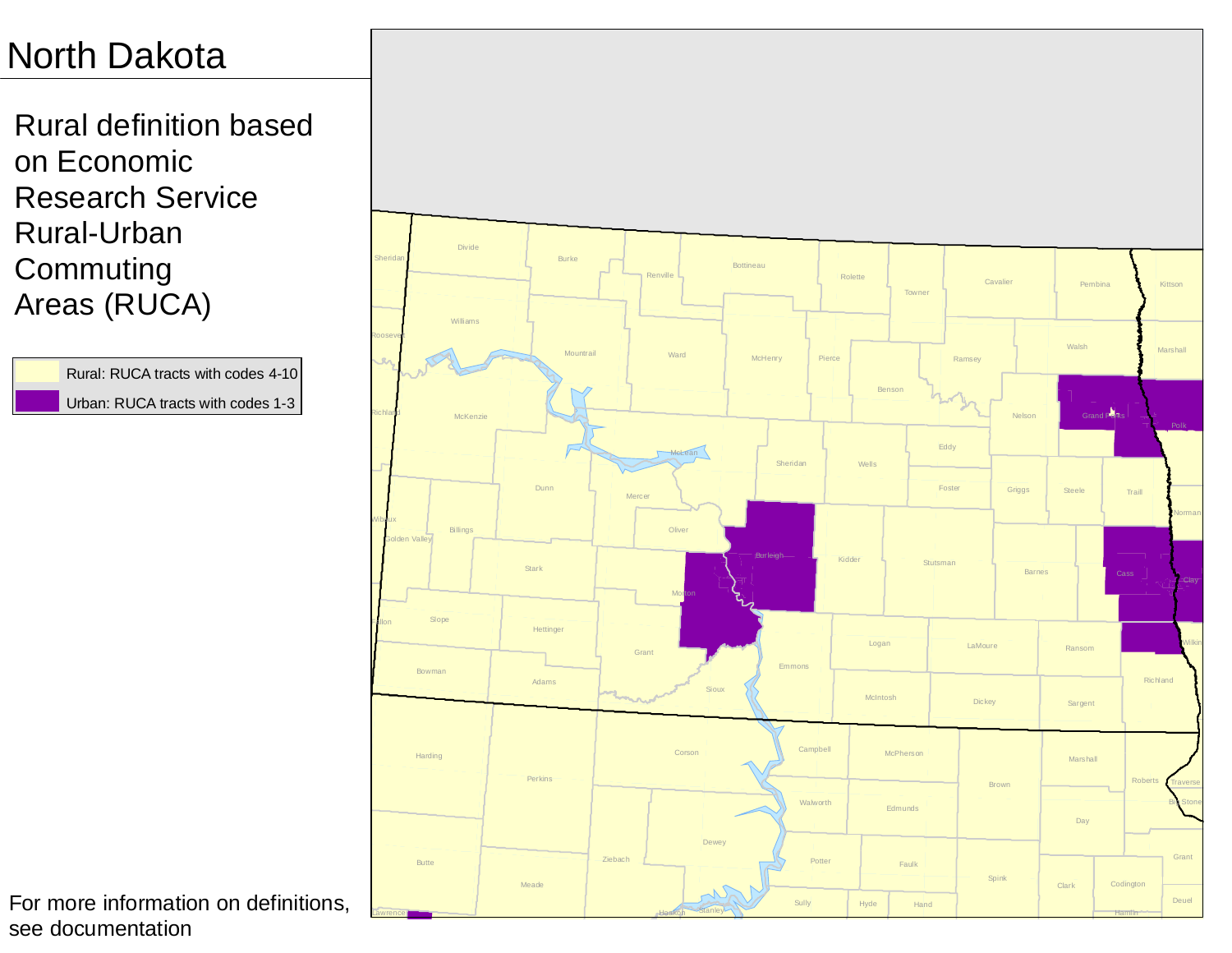The USDA Business and Industry ineligible locations are Census Places greater than 50,000 people and their adjacent and contiguous Urbanized Areas



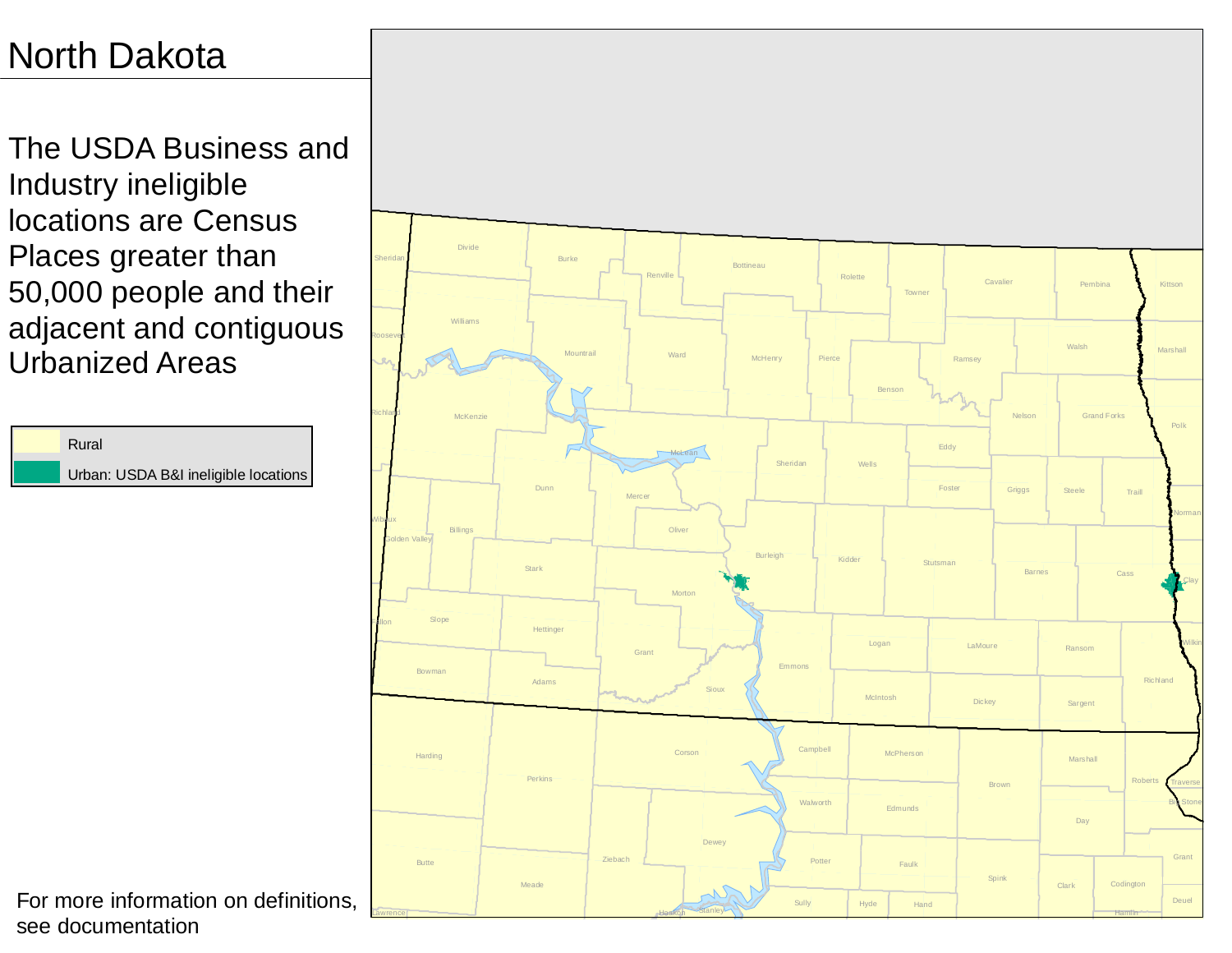| <b>Rural Population Indicators for United States, 2000</b> |                |                                                 |        |                                                |        |                       |                                           |                                     |                   |       |
|------------------------------------------------------------|----------------|-------------------------------------------------|--------|------------------------------------------------|--------|-----------------------|-------------------------------------------|-------------------------------------|-------------------|-------|
|                                                            |                | Rural definition (see details in data appendix) |        |                                                |        |                       |                                           |                                     |                   |       |
| Rural is defined as areas<br>outside                       |                | Census Places with a<br>population $\geq$       |        | Census Urban Areas with<br>a population $\geq$ |        | OMB metro<br>counties | <b>ERS RUCA</b><br>tract codes<br>$1 - 3$ | USDA B&I<br>ineligible<br>locations | <b>U.S. total</b> |       |
|                                                            | 2,500          | 10,000                                          | 50,000 | 2,500                                          | 10,000 | 50,000                |                                           |                                     |                   |       |
| Population                                                 |                |                                                 |        |                                                |        |                       |                                           |                                     |                   |       |
| Total population considered<br>rural (million)             | 87.7           | 115.8                                           | 177    | 59.1                                           | 70.6   | 89.5                  | 48.8                                      | 57.6                                | 101.9             | 281.4 |
| Percent of population considered<br>rural                  | 31.1           | 41.1                                            | 62.9   | 21                                             | 25.1   | 31.8                  | 17.4                                      | 20.5                                | 36.2              | N/A   |
| Percent of land area considered<br>rural                   | 97             | 97.9                                            | 99     | 97.4                                           | 97.6   | 98                    | 74.6                                      | 81.2                                | 97.9              | N/A   |
| Population density (people/sq<br>mile)                     | 25.6           | 33.4                                            | 50.5   | 17.1                                           | 20.4   | 25.8                  | 18.5                                      | 20                                  | 29.4              | 79.6  |
| Age                                                        |                |                                                 |        |                                                |        |                       |                                           |                                     |                   |       |
| Percent younger than 18                                    | 26             | 25.9                                            | 25.7   | 26.1                                           | 26     | 25.7                  | 25.2                                      | 25.3                                | 25.6              | 25.6  |
| Percent 19 to 64                                           | 61.5           | 61                                              | 61.1   | 61.1                                           | 60.8   | 60.7                  | 59.9                                      | 59.9                                | 60.7              | 61.9  |
| Percent 65 or older                                        | 12.5           | 13.1                                            | 13.1   | 12.8                                           | 13.2   | 13.6                  | 15                                        | 14.8                                | 13.7              | 12.4  |
| <b>Ethnicity</b>                                           |                |                                                 |        |                                                |        |                       |                                           |                                     |                   |       |
| Percent non-Hispanic Black                                 | 6.9            | 7.2                                             | 8.3    | 5.9                                            | 6.6    | 7.2                   | 8.4                                       | 8.4                                 | 7.5               | 12    |
| Percent American Indian                                    | 1.2            | 1.1                                             | 0.9    | 1.6                                            | 1.6    | 1.4                   | 1.8                                       | 1.8                                 | 1.3               | 0.7   |
| Percent Hispanic                                           | 5 <sup>1</sup> | 5.8                                             | 7.8    | 4                                              | 4.8    | 6.1                   | 5.3                                       | 6.6                                 | 6.4               | 12.5  |
| <b>Education</b>                                           |                |                                                 |        |                                                |        |                       |                                           |                                     |                   |       |
| Percent not completing high<br>school                      | 19.2           | 19.1                                            | 18.4   | 21.2                                           | 21.6   | 21.8                  | 23.5                                      | 23.7                                | 21.4              | 19.6  |
| Percent completing high school<br>only                     | 33.7           | 33.1                                            | 31.2   | 36.2                                           | 35.8   | 35                    | 35.9                                      | 35.5                                | 34.5              | 28.6  |
| Percent with only some college                             | 20.4           | 20.5                                            | 21     | 20.1                                           | 20.1   | 20.3                  | 19.7                                      | 19.8                                | 20.5              | 21    |
| Percent with a college degree or<br>higher                 | 26.8           | 27.3                                            | 29.4   | 22.5                                           | 22.4   | 22.9                  | 20.8                                      | 21                                  | 23.6              | 30.7  |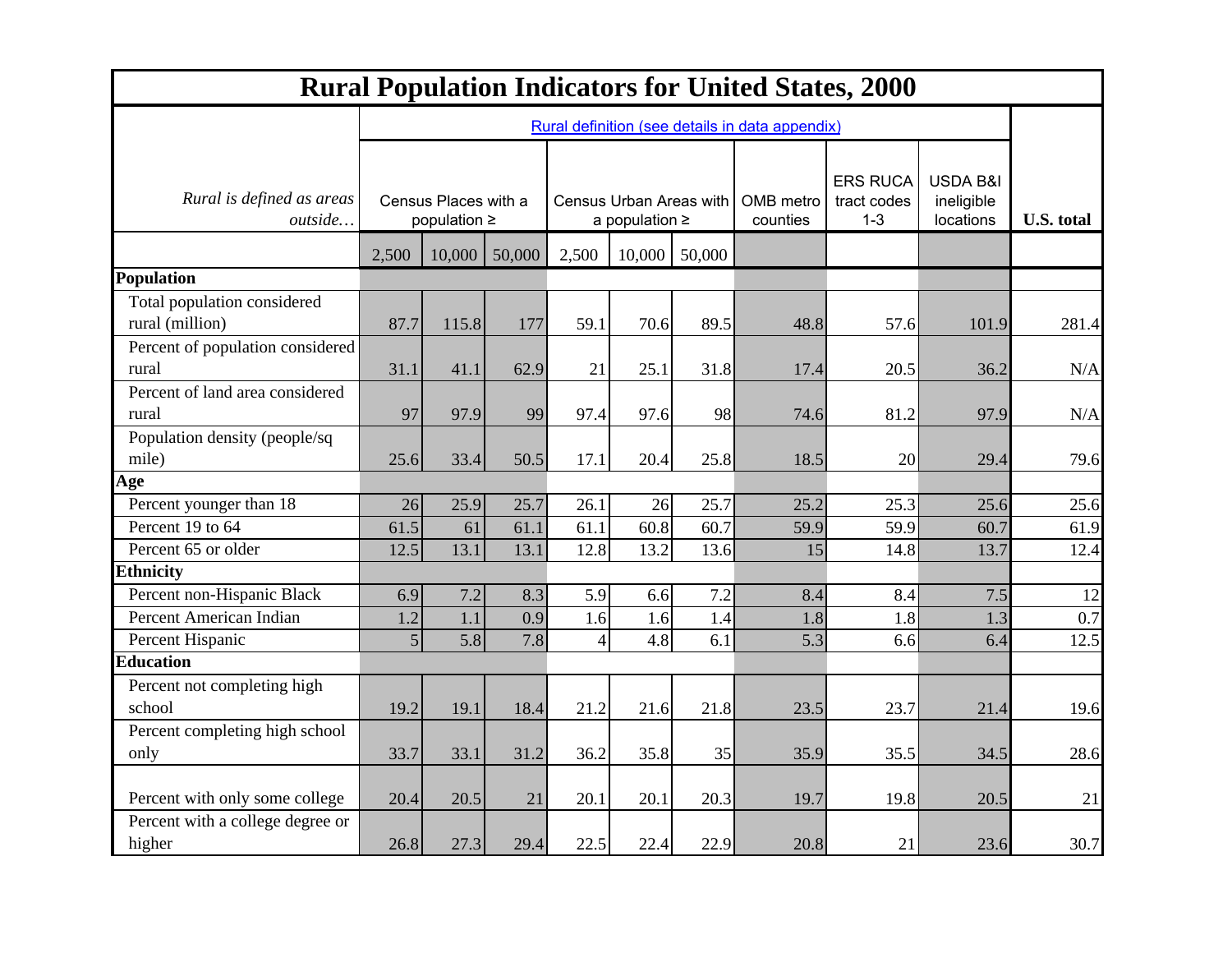| <b>Rural Population Indicators for United States, 2000</b>                  |                                           |                                                 |                                                |       |        |                       |                                           |                                                |                   |      |
|-----------------------------------------------------------------------------|-------------------------------------------|-------------------------------------------------|------------------------------------------------|-------|--------|-----------------------|-------------------------------------------|------------------------------------------------|-------------------|------|
|                                                                             |                                           | Rural definition (see details in data appendix) |                                                |       |        |                       |                                           |                                                |                   |      |
| Rural is defined as areas<br>outside                                        | Census Places with a<br>population $\geq$ |                                                 | Census Urban Areas with<br>a population $\geq$ |       |        | OMB metro<br>counties | <b>ERS RUCA</b><br>tract codes<br>$1 - 3$ | <b>USDA B&amp;I</b><br>ineligible<br>locations | <b>U.S. total</b> |      |
|                                                                             | 2,500                                     | 10,000                                          | 50,000                                         | 2,500 | 10,000 | 50,000                |                                           |                                                |                   |      |
| <b>Income</b>                                                               |                                           |                                                 |                                                |       |        |                       |                                           |                                                |                   |      |
| Average household income<br>(\$1,000)                                       | 56                                        | 56                                              | 57                                             | 51    | 50     | 49                    | 43                                        | 43                                             | 49                | 57   |
| Percent in near-poverty<br>households                                       | 8                                         | 8.2                                             | 8                                              | 9     | 9.3    | 9.6                   | 10.9                                      | 10.9                                           | 9.5               | 8.6  |
| Percent in below-poverty<br>households                                      | 9.9                                       | 10.3                                            | 10.5                                           | 11    | 11.7   | 12.5                  | 14.8                                      | 14.8                                           | 12.5              | 12.4 |
| Percent in deep-poverty<br>households                                       | 4.1                                       | 4.3                                             | 4.5                                            | 4.5   | 4.8    | 5.2                   | 6.1                                       | 6.1                                            | 5.2               | 5.6  |
| <b>Employment</b>                                                           |                                           |                                                 |                                                |       |        |                       |                                           |                                                |                   |      |
| Percent in agriculture, forestry,<br>fishing, hunting, mining<br>industries | 4                                         | 3.5                                             | 2.6                                            | 5.6   | 5.2    | 4.7                   | 5.7                                       | 5.6                                            | 4.3               | 1.9  |
| Percent traveling $> 1/2$ hour to<br>work                                   | 10.3                                      | 9.9                                             | 9.8                                            | 10.3  | 9.8    | 8.9                   | 6.6                                       | 6.6                                            | 8.5               | 10.4 |
| <b>Housing</b>                                                              |                                           |                                                 |                                                |       |        |                       |                                           |                                                |                   |      |
| Percent seasonal housing                                                    | $\overline{7}$                            | 6.2                                             | 4.7                                            | 8.9   | 8.1    | $\overline{7}$        | 8.5                                       | 8.2                                            | 6.8               | 3.3  |
| Percent without complete<br>plumbing                                        | $\overline{2}$                            | 1.7                                             | 1.3                                            | 2.7   | 2.4    | 2.1                   | 2.5                                       | 2.4                                            | 1.9               | 1.2  |
| <b>Houshold composition</b>                                                 |                                           |                                                 |                                                |       |        |                       |                                           |                                                |                   |      |
| Percent 65 and older and living<br>alone                                    | 25                                        | 26.4                                            | 27.2                                           | 25.2  | 26.5   | 27.6                  | 29.3                                      | 29.3                                           | 27.8              | 28.2 |
| Percent own children under 18 in<br>female-headed houshold                  | 13.5                                      | 14.9                                            | 16.5                                           | 12.8  | 14.4   | 16.2                  | 18.6                                      | 18.8                                           | 16.9              | 20   |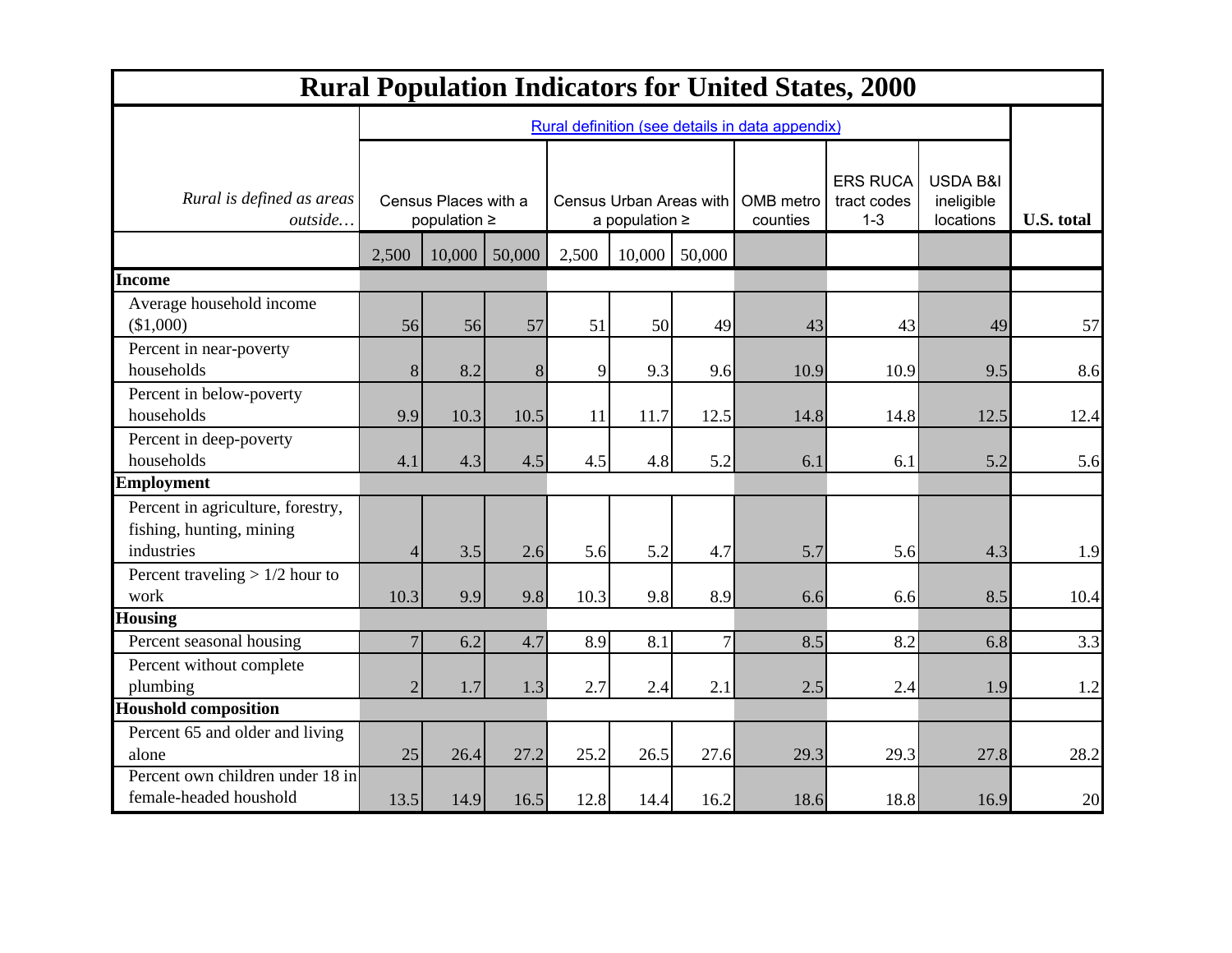| <b>Rural Population Indicators for</b><br><b>North Dakota, 2000</b> |       |                                           |        |       |                                                |        |                                                 |                                           |                                     |                    |
|---------------------------------------------------------------------|-------|-------------------------------------------|--------|-------|------------------------------------------------|--------|-------------------------------------------------|-------------------------------------------|-------------------------------------|--------------------|
|                                                                     |       |                                           |        |       |                                                |        | Rural definition (see details in data appendix) |                                           |                                     |                    |
| Rural is defined as areas<br><i>outside</i>                         |       | Census Places with a<br>population $\geq$ |        |       | Census Urban Areas with<br>a population $\geq$ |        |                                                 | <b>ERS RUCA</b><br>tract codes<br>$1 - 3$ | USDA B&I<br>ineligible<br>locations | <b>State total</b> |
|                                                                     | 2,500 | 10,000                                    | 50,000 | 2,500 | 10,000                                         | 50,000 |                                                 |                                           |                                     |                    |
| Population                                                          |       |                                           |        |       |                                                |        |                                                 |                                           |                                     |                    |
| Total population considered<br>rural (million)                      | 0.3   | 0.3                                       | 0.5    | 0.3   | 0.3                                            | 0.4    | 0.4                                             | 0.4                                       | 0.5                                 | 0.6                |
| Percent of population considered<br>rural                           | 45.0  | 52.1                                      | 77.2   | 44.1  | 49.9                                           | 64.1   | 55.8                                            | 57.4                                      | 71.7                                | N/A                |
| Percent of land area considered<br>rural                            | 99.7  | 99.8                                      | 99.9   | 99.8  | 99.8                                           | 99.9   | 90.2                                            | 92.2                                      | 99.9                                | N/A                |
| Population density (people/sq<br>mile)                              | 4.2   | 4.9                                       | 7.2    | 4.1   | 4.7                                            | 6.0    | 5.8                                             | 5.8                                       | 6.7                                 | 9.3                |
| Age                                                                 |       |                                           |        |       |                                                |        |                                                 |                                           |                                     |                    |
| Percent younger than 18                                             | 27.1  | 27.0                                      | 25.9   | 26.9  | 27.0                                           | 26.2   | 25.7                                            | 25.9                                      | 25.7                                | 25.1               |
| Percent 19 to 64                                                    | 55.5  | 56.0                                      | 58.4   | 55.4  | 55.8                                           | 56.9   | 56.4                                            | 56.4                                      | 58.1                                | 60.2               |
| Percent 65 or older                                                 | 17.4  | 17.0                                      | 15.7   | 17.6  | 17.2                                           | 16.9   | 17.8                                            | 17.7                                      | 16.2                                | 14.7               |
| <b>Ethnicity</b><br>Percent non-Hispanic Black                      | 0.1   | 0.4                                       | 0.5    | 0.1   | 0.5                                            | 0.5    | 0.4                                             | 0.5                                       | 0.5                                 | 0.6                |
| Percent American Indian                                             | 7.8   | 7.1                                       | 5.6    | 7.8   | 7.2                                            | 6.2    | 7.0                                             | 6.8                                       | 5.8                                 | 4.8                |
| Percent Hispanic                                                    | 0.8   | 1.1                                       | 1.2    | 0.8   | 1.1                                            | 1.1    | 1.1                                             | 1.2                                       | 1.2                                 | 1.2                |
| <b>Education</b>                                                    |       |                                           |        |       |                                                |        |                                                 |                                           |                                     |                    |
| Percent not completing high                                         |       |                                           |        |       |                                                |        |                                                 |                                           |                                     |                    |
| school                                                              | 19.7  | 19.4                                      | 17.8   | 19.8  | 19.6                                           | 18.9   | 19.7                                            | 19.7                                      | 18.1                                | 16.1               |
| Percent completing high school<br>only                              | 31.1  | 30.4                                      | 29.5   | 31.1  | 30.7                                           | 30.1   | 30.5                                            | 30.4                                      | 29.5                                | 27.9               |
| Percent with only some college                                      | 23.8  | 24.1                                      | 24.4   | 23.7  | 24.0                                           | 24.0   | 23.7                                            | 23.7                                      | 24.3                                | 24.5               |
| Percent with a college degree or<br>higher                          | 25.4  | 26.1                                      | 28.3   | 25.3  | 25.8                                           | 26.9   | 26.1                                            | 26.1                                      | 28.0                                | 31.4               |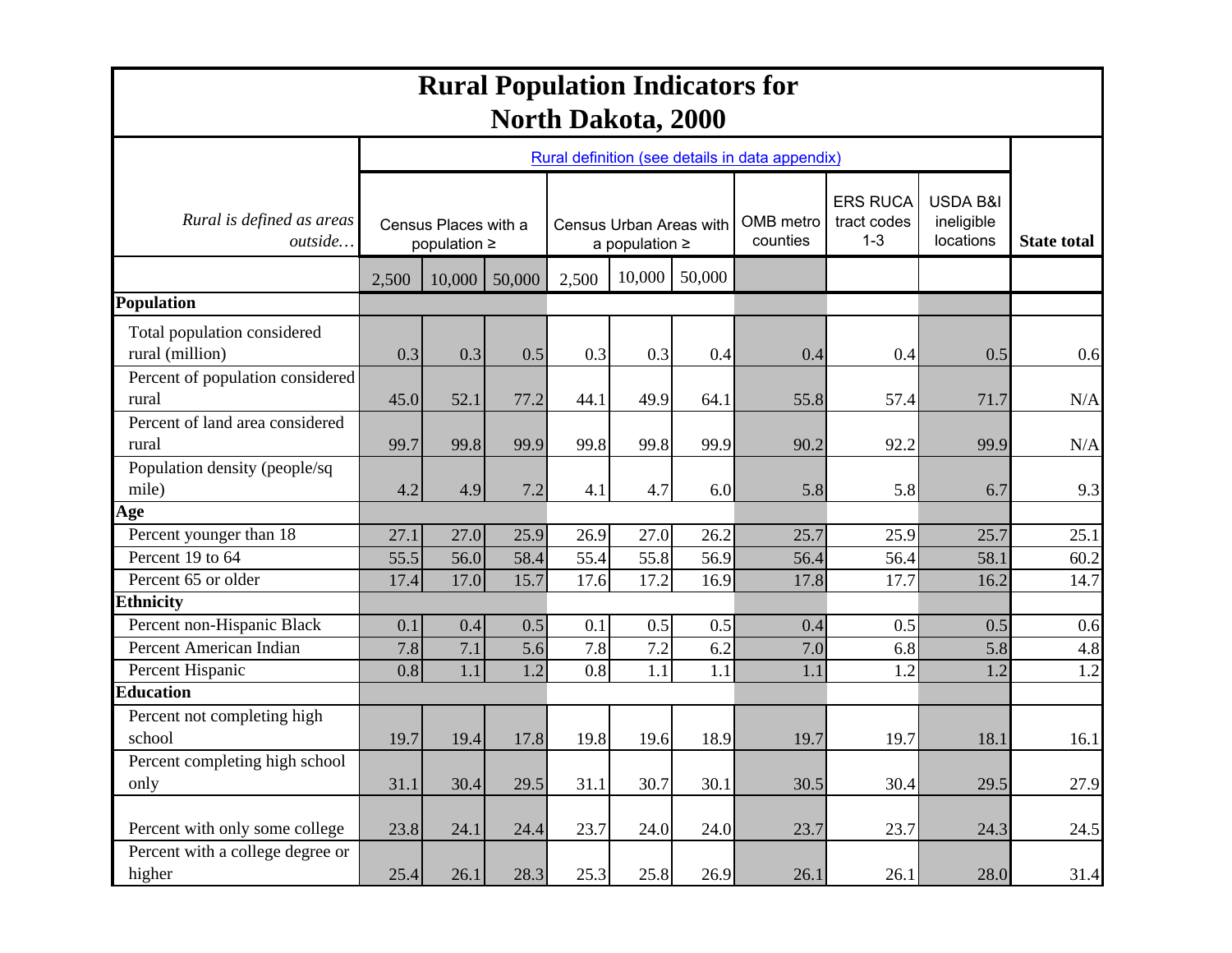| <b>Rural Population Indicators for</b><br><b>North Dakota, 2000</b>         |                                           |        |                                                |       |        |                       |                                                 |                                     |                    |      |
|-----------------------------------------------------------------------------|-------------------------------------------|--------|------------------------------------------------|-------|--------|-----------------------|-------------------------------------------------|-------------------------------------|--------------------|------|
|                                                                             |                                           |        |                                                |       |        |                       | Rural definition (see details in data appendix) |                                     |                    |      |
| Rural is defined as areas<br>outside                                        | Census Places with a<br>population $\geq$ |        | Census Urban Areas with<br>a population $\geq$ |       |        | OMB metro<br>counties | <b>ERS RUCA</b><br>tract codes<br>$1 - 3$       | USDA B&I<br>ineligible<br>locations | <b>State total</b> |      |
|                                                                             | 2,500                                     | 10,000 | 50,000                                         | 2,500 | 10,000 | 50,000                |                                                 |                                     |                    |      |
| Income                                                                      |                                           |        |                                                |       |        |                       |                                                 |                                     |                    |      |
| Average household income<br>(\$1,000)                                       | 42.0                                      | 42.0   | 42.0                                           | 42.0  | 42.0   | 41.0                  | 40.0                                            | 40.0                                | 42.0               | 44.0 |
| Percent in near-poverty<br>households                                       | 9.9                                       | 10.2   | 9.9                                            | 10.0  | 10.3   | 10.2                  | 10.5                                            | 10.7                                | 10.0               | 9.4  |
| Percent in below-poverty<br>households                                      | 12.5                                      | 12.3   | 12.3                                           | 12.6  | 12.4   | 12.4                  | 13.3                                            | 13.2                                | 12.6               | 11.9 |
| Percent in deep-poverty<br>households                                       | 5.2                                       | 5.1    | 5.1                                            | 5.2   | 5.1    | 5.2                   | 5.6                                             | 5.5                                 | 5.3                | 4.9  |
| <b>Employment</b>                                                           |                                           |        |                                                |       |        |                       |                                                 |                                     |                    |      |
| Percent in agriculture, forestry,<br>fishing, hunting, mining<br>industries | 16.8                                      | 15.3   | 10.7                                           | 17.1  | 15.8   | 13.0                  | 13.6                                            | 13.6                                | 11.5               | 8.2  |
| Percent traveling $> 1/2$ hour to<br>work                                   | 7.1                                       | 6.2    | 4.7                                            | 7.2   | 6.4    | 5.2                   | 4.5                                             | 4.3                                 | 4.9                | 3.7  |
| <b>Housing</b>                                                              |                                           |        |                                                |       |        |                       |                                                 |                                     |                    |      |
| Percent seasonal housing                                                    | 6.2                                       | 5.6    | 4.1                                            | 6.3   | 5.8    | 4.7                   | 5.1                                             | 5.0                                 | 4.3                | 3.3  |
| Percent without complete<br>plumbing                                        | 3.1                                       | 2.7    | 2.0                                            | 3.1   | 2.8    | 2.3                   | 2.4                                             | 2.4                                 | 2.1                | 1.6  |
| <b>Houshold composition</b>                                                 |                                           |        |                                                |       |        |                       |                                                 |                                     |                    |      |
| Percent 65 and older and living<br>alone                                    | 29.2                                      | 29.6   | 31.0                                           | 29.3  | 29.8   | 30.7                  | 31.2                                            | 31.1                                | 31.0               | 31.3 |
| Percent own children under 18 in<br>female-headed houshold                  | 11.1                                      | 11.7   | 14.2                                           | 11.0  | 11.6   | 13.2                  | 14.5                                            | 14.1                                | 13.9               | 14.7 |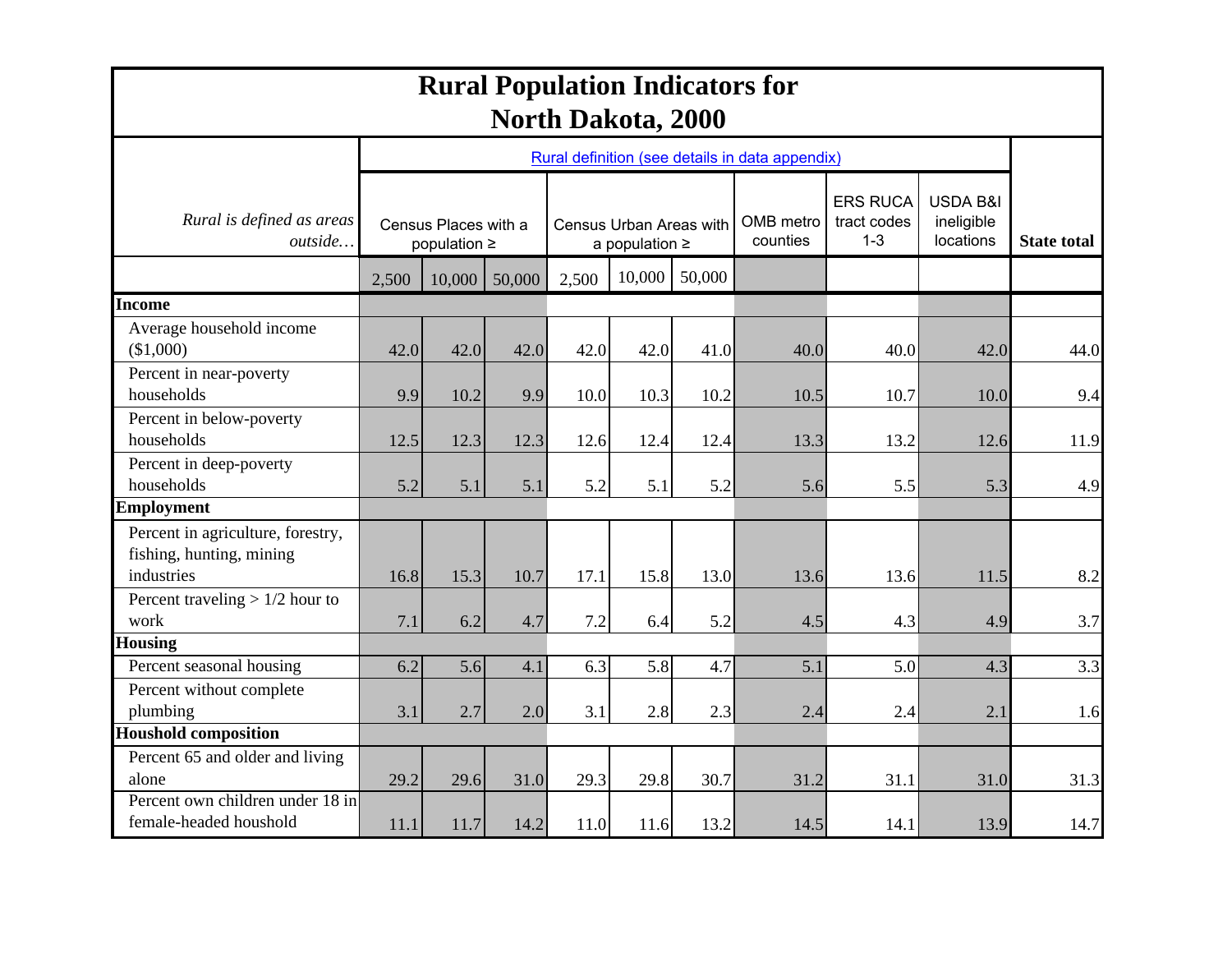### **Rural Definitions: Data Documentation and Methods**

### *Identifying Nine Rural Definitions*

The rural definitions presented here are based on four sources described in detail below: Census Bureau's list of places, Census Bureau's list of urban areas, Office of Management and Budget's metropolitan areas, and ERS rural-urban commuting areas.

#### **Three Definitions Based on Census Places**

To generate statistical tabulations, the Census Bureau maintains a list of places that, in 2000, included 19,452 incorporated and 5,698 unincorporated places. Incorporated places have legally defined boundaries established by each State. Unincorporated places, known as censusdesignated places (CDPs), are delineated by committees of local experts to recognize population concentrations that are identifiable by name but not legally incorporated. Because they are based on administrative or locally determined boundaries and not statistical criteria, places can be of any population size or density. See a [list of all places in the U.S.](http://www.ers.usda.gov/Data/Ruraldefinitions/places.xls) and their 2000 population, or [visit the Census website f](http://www.census.gov/geo/www/cob/pl_metadata.html#gad)or more details.

| <b>Definition</b>   | <b>Description</b>                                              | Percent of people and land<br>area considered rural in the<br>U.S. under definition (2000) |
|---------------------|-----------------------------------------------------------------|--------------------------------------------------------------------------------------------|
| Rural definition #1 | All areas outside Census places with<br>2,500 or more people    | 87.7 million people<br>31% of U.S. population<br>97% of U.S. land area                     |
| Rural definition #2 | All areas outside Census places with<br>$10,000$ or more people | 115.8 million people<br>41% of U.S. population<br>98% of U.S. land area                    |
| Rural definition #3 | All areas outside Census places with<br>50,000 or more people   | 177 million people<br>63% of U.S. population<br>99% of U.S. land area                      |

#### **Three Definitions Based on Census Urban Areas**

The U.S. Census Bureau defines an urban area as: "Core census block groups or blocks that have a population density of at least 1,000 people per square mile and surrounding census blocks that have an overall density of at least 500 people per square mile."

There are two categories of urban areas. An urbanized area (UA) denotes an urban area of 50,000 or more people. An urban cluster (UC) is an urban area with fewer than 50,000 people, but more than 2,500. UAs were first delineated in the United States in the 1950 census, while UCs were added in the 2000 census. See a [list of urban areas in the U.S.](http://www.ers.usda.gov/Data/Ruraldefinitions/UrbanAreas.xls) and their 2000 population, or [visit](http://www.census.gov/geo/www/ua/ua_2k.html)  [the Census website](http://www.census.gov/geo/www/ua/ua_2k.html) for more details.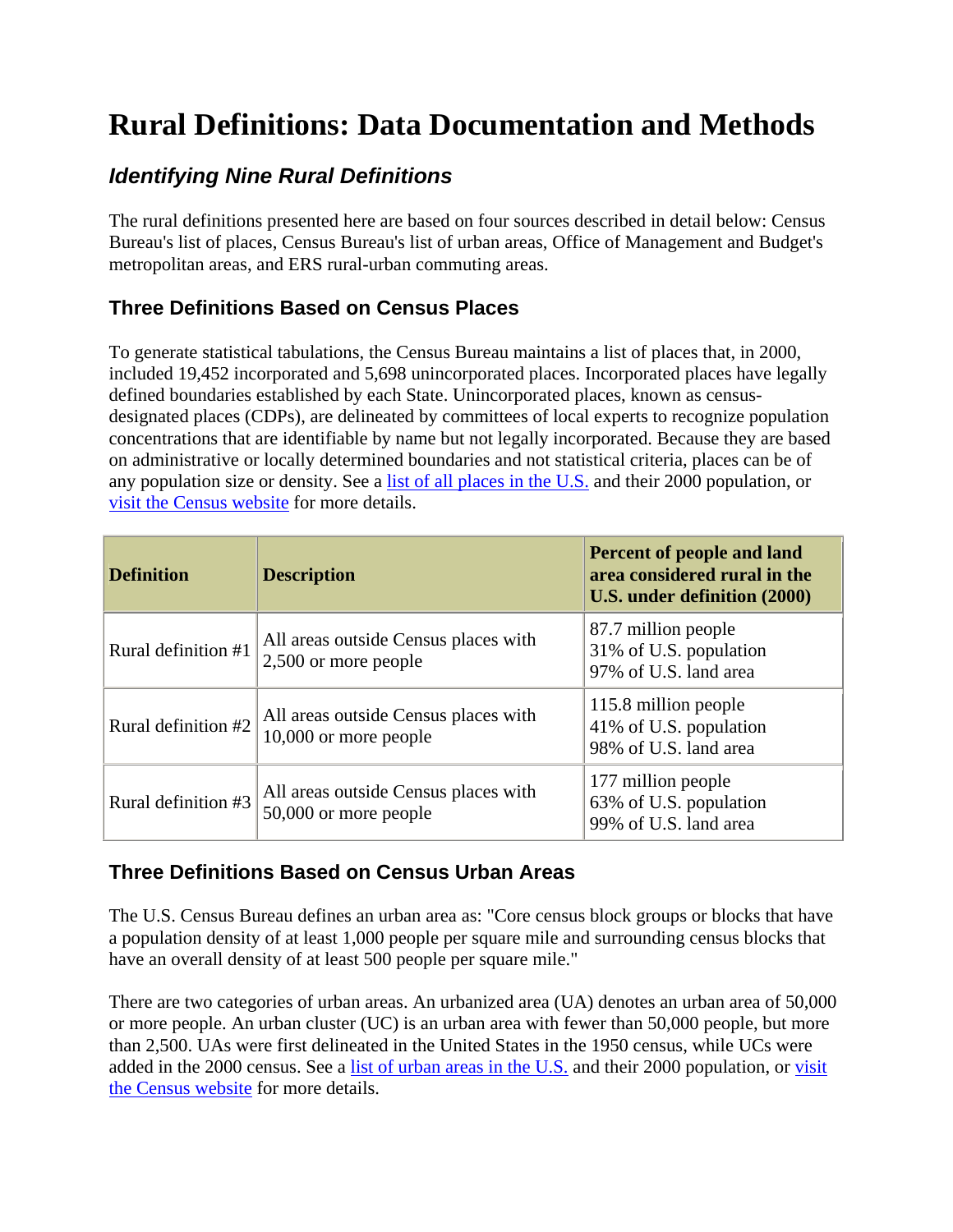The Census Bureau classifies as rural all territory outside of urban areas. Definition #4 corresponds with this classification, widely recognized as the "official" Federal definition of rural for statistical purposes. Definitions #5 and #6 broaden the rural definition to include urban areas with populations less than 10,000 and 50,000, respectively.

| <b>Definition</b>   | <b>Description</b>                                                                                                                        | Percent of people and land<br>area considered rural in the<br>U.S. under definition (2000) |
|---------------------|-------------------------------------------------------------------------------------------------------------------------------------------|--------------------------------------------------------------------------------------------|
| Rural definition #4 | All areas outside urban areas. This places<br>the upper limit of rural at 2,500, since<br>urban areas must have at least 2,500<br>people. | 59.1 million people<br>21% of U.S. population<br>97% of U.S. land area                     |
| Rural definition #5 | All areas outside urban areas with 10,000<br>or more people.                                                                              | 70.6 million people<br>25% of U.S. population<br>98% of U.S. land area                     |
| Rural definition #6 | All areas outside urban areas with 50,000<br>or more people.                                                                              | 89.5 million people<br>32% of U.S. population<br>98% of U.S. land area                     |

#### **One Definition Based on Office of Management and Budget (OMB) Metropolitan Statistical Area Designation**

Metropolitan statistical areas (metro areas) are geographic entities defined by the U.S. Office of [Management and Budget \(OMB\) for use by Federal statistical agencies in collecting, tabulating,](http://www.whitehouse.gov/omb/inforeg/statpolicy.html#ms)  and publishing Federal statistics. A metro area includes one or more counties containing a core urban area of 50,000 or more people, together with any adjacent counties that have a high degree of social and economic integration (as measured by commuting to work) with the urban core. OMB also defines micropolitan statistical areas using the same method but centered around urban areas with at least 10,000 but no more than 50,000 people. Definition #7 classifies micropolitan counties as rural. See [a list of metro and micro counties o](http://www.census.gov/population/www/estimates/metrodef.html)r visit the [Census website](http://www.census.gov/population/www/estimates/metrodef.html) for additional information.

| <b>Definition</b>   | <b>Description</b>                                                             | <b>Percent of people and land</b><br>area considered rural in the<br>U.S. under definition (2000) |
|---------------------|--------------------------------------------------------------------------------|---------------------------------------------------------------------------------------------------|
| Rural definition #7 | All counties outside metropolitan areas in<br>2003 (based on 2000 census data) | $48.8$ million people<br>17% of U.S. population<br>75% of U.S. land area                          |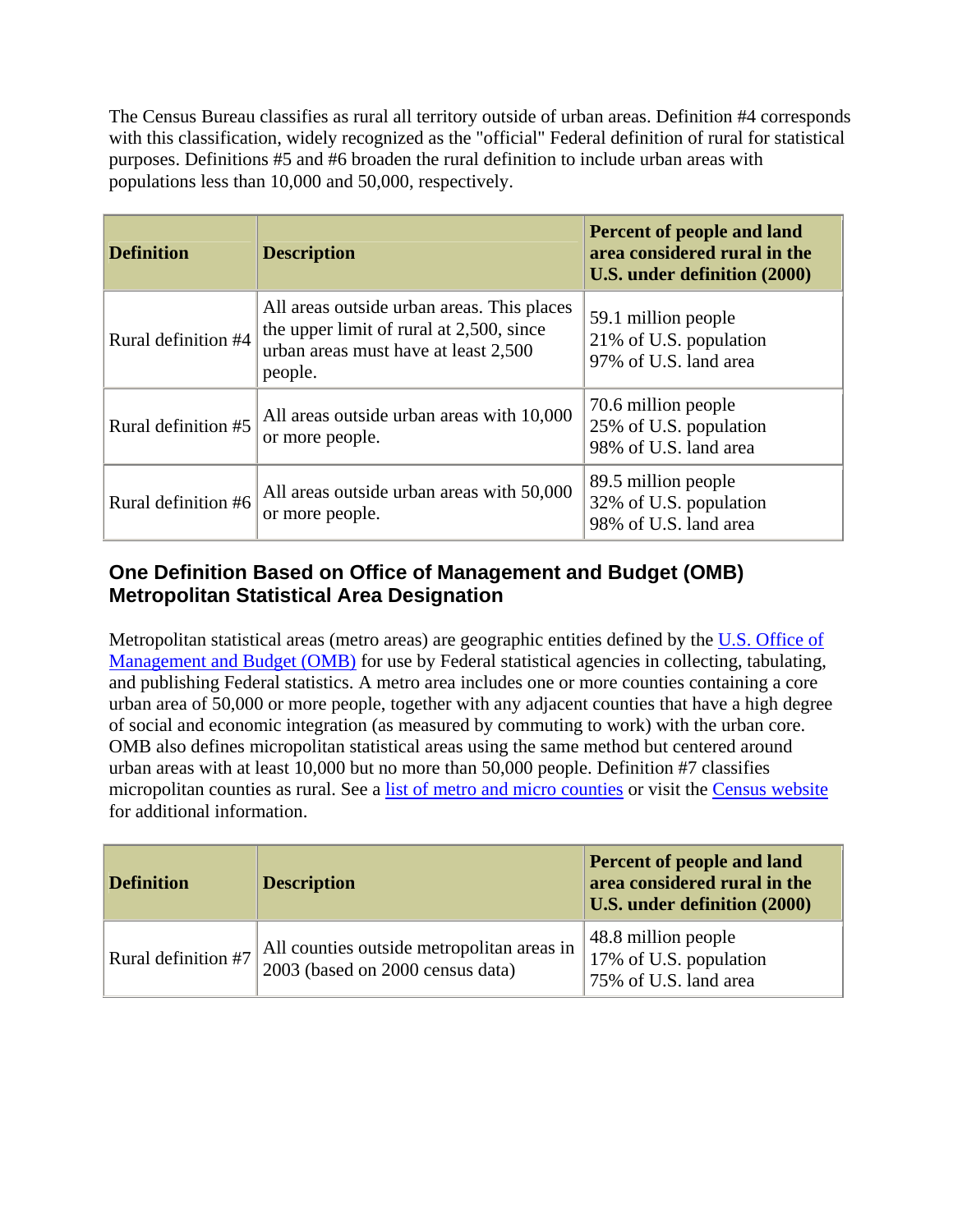#### **One Definition Based on ERS Rural-Urban Commuting Area Codes (RUCAs)**

The RUCA system classifies census tracts following the same theoretical concepts and data used by OMB to define metro and micro areas. Measures of population density, urbanization, and daily commuting are used to identify metropolitan, micropolitan, and small-town urban cores, adjacent tracts that are economically integrated with those cores, and outlying rural tracts. The use of census tracts instead of counties provides a different and more detailed geographic pattern of settlement classification.

The classification contains 10 primary and 30 secondary codes. Few, if any, research or policy applications need the full set of codes. Rather, the system allows for stricter or looser delimitation of metropolitan, micropolitan, and small-town commuting areas, and different definitions of rural based on selected combinations of codes. The rural definition used here consists of RUCA primary codes 4-10. In addition to the RUCA system based on census tracts, a zip code version is also available. See the [Measuring Rurality Briefing Room f](http://www.ers.usda.gov/briefing/Rurality/RuralUrbanCommutingAreas/)or more information and data.

| <b>Definition</b>   | <b>Description</b>                                 | <b>Percent of people and land</b><br>area considered rural in the<br>U.S. under definition (2000) |
|---------------------|----------------------------------------------------|---------------------------------------------------------------------------------------------------|
| Rural definition #8 | Census tracts with 2000 RUCA codes 4<br>through 10 | 57.6 million people<br>20% of U.S. population<br>81% of U.S. land area                            |

#### **One Definition Based on USDA's Business and Industry (B&I) Loan Program Definition**

As part of its eligibility criteria, the B&I Loan Program adopted a definition established in the 2002 Farm Bill that includes as rural all areas outside "places of 50,000 or more people and their adjacent and contiguous urbanized areas." This language combines criteria from two of the sources described here: Census Places and Census Urban Areas.

| <b>Definition</b> | <b>Description</b>                                                                                                       | <b>Percent of people and land</b><br>area considered rural in the<br>U.S. under definition (2000) |
|-------------------|--------------------------------------------------------------------------------------------------------------------------|---------------------------------------------------------------------------------------------------|
|                   | Locations outside places of 50,000 or<br>Rural definition $#9 \mid$ more people and their associated<br>urbanized areas. | $101.9$ million people<br>36% of U.S. population<br>98% of U.S. land area                         |

*Note that all of the above definitions are based on the 2000 Census. Over time, changes, additions, and corrections are made. For the most up-to-date Census and OMB definitions, see the links to their sites.*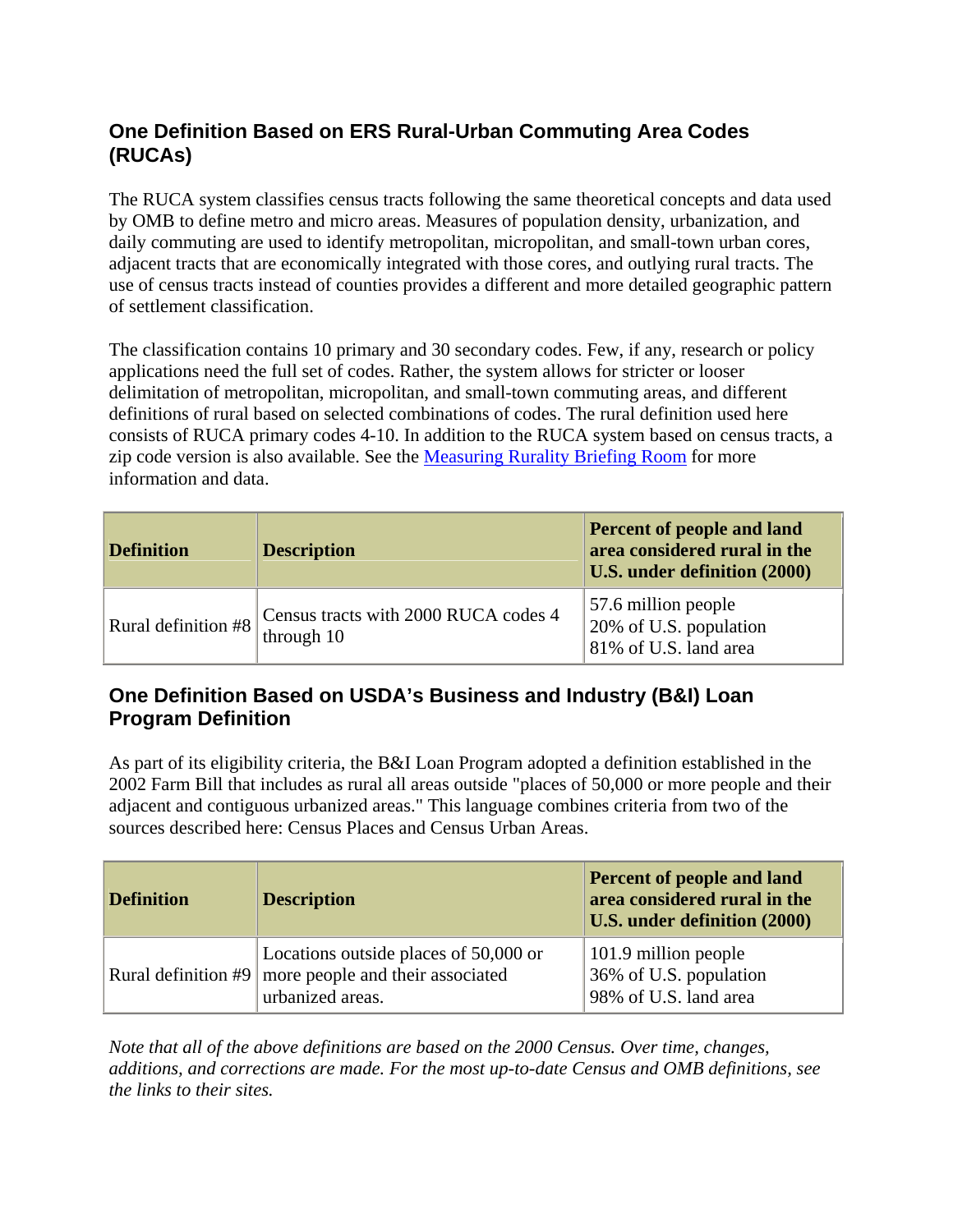### *Developing Socioeconomic Indicators*

The following table summarizes the methods used to compute socioeconomic indicators presented in the data product. It is meant as a guide to those wishing to duplicate the indicators, and for those interested in more detail about the indicators. The first column lists the indicator. The second column lists the Census 2000 Summary File 3 (SF3) segment (for users of the machine-readable file). The third column gives the formula for computing the indicator, using the SF3 variable naming convention. SF3 data files and technical documentation may be downloaded from the Census Bureau's website.

| <b>Sociodemographic Indicator</b>      | <b>Segment</b> | Variable/Formula                                                                                                                                                                                                                                       |
|----------------------------------------|----------------|--------------------------------------------------------------------------------------------------------------------------------------------------------------------------------------------------------------------------------------------------------|
| <b>Population</b>                      |                |                                                                                                                                                                                                                                                        |
| Total population                       | Segment 1      | p001001                                                                                                                                                                                                                                                |
| Percent of population considered rural | Segment 1      | Varies for each rural definition, but is always<br>defined by (aggregate of p001001 for the<br>defined rural area) / (aggregate of $p001001$ for<br>the reference area)<br>In our case the reference area is either the U.S.<br>or a particular State. |
| Percent of land considered rural       | Geo            | Varies for each rural definition, but is always<br>defined by (aggregate of AREALAND for the<br>defined area) / (aggregate of AREALAND for<br>the reference area)<br>In our case the reference area is either the U.S.<br>or a particular State.       |
| Population density (people / sq mile)  | Geo            | p001001 / (AREALAND * .38610)<br>AREALAND is transformed from square meters                                                                                                                                                                            |
| Age                                    |                |                                                                                                                                                                                                                                                        |
| Percent younger than 18                | Segment 1      | sum(p008003 through p008020, p008042<br>through p008049, p008050 through p008059) /<br>p001001                                                                                                                                                         |
| Percent 19 to 64                       | Segment 1      | sum(p008021 through p008034, p008060<br>through p008073) / p001001                                                                                                                                                                                     |
| Percent 65 or older                    | Segment 1      | sum(p008035 through p008040, p008074<br>through p008079) / p001001                                                                                                                                                                                     |
| <b>Ethnicity</b>                       |                |                                                                                                                                                                                                                                                        |
| Percent non-Hispanic Black             | Segment 3      | p007004 / p001001                                                                                                                                                                                                                                      |
| Percent Hispanic                       | Segment 3      | p007010 / p001001                                                                                                                                                                                                                                      |
| Percent American Indian                | Segment 3      | p007005 / p001001                                                                                                                                                                                                                                      |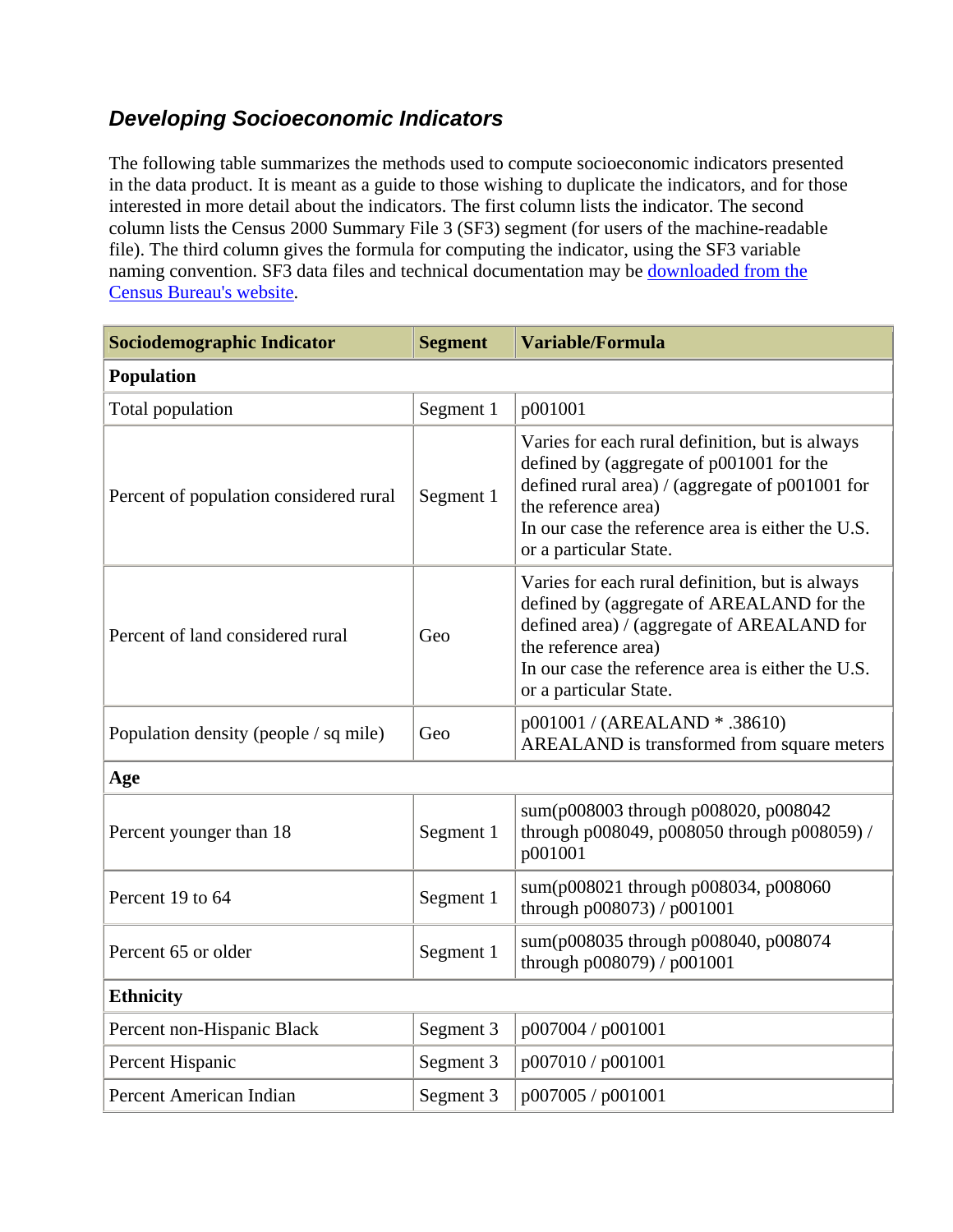| Education (for the population 25 years and over)                                                                                               |  |              |                                        |                                                                      |  |  |  |
|------------------------------------------------------------------------------------------------------------------------------------------------|--|--------------|----------------------------------------|----------------------------------------------------------------------|--|--|--|
| Percent not completing high school                                                                                                             |  | Segment 3    |                                        | sum (p037003 through p0370019, p037020<br>through p037027) / p037001 |  |  |  |
| Percent completing high school only                                                                                                            |  | Segment 3    |                                        | $(p037011 + p037028) / p037001$                                      |  |  |  |
| Percent completing some college                                                                                                                |  | Segment 3    | p037001                                | sum(p037012,p037013, p037029,p037030) /                              |  |  |  |
| Percent completing college or more                                                                                                             |  | Segment 3    |                                        | sum(p037014 through p037018, p037031<br>through p037035) / p037001   |  |  |  |
| <b>Income</b>                                                                                                                                  |  |              |                                        |                                                                      |  |  |  |
| Average household income (\$1000)                                                                                                              |  | Segment 6    |                                        | p054001 / p052001                                                    |  |  |  |
| Poverty (for the population for whom poverty is determined, i.e. not living in group quarters)                                                 |  |              |                                        |                                                                      |  |  |  |
| Percent near poverty (ratio of income to<br>poverty level is 1.00 to 1.49)                                                                     |  | Segment 7    |                                        | $(p088005 + p088006) / p088001$                                      |  |  |  |
| Percent below poverty (ratio of income<br>to poverty level is less than 1.00)                                                                  |  | Segment 7    |                                        | $(p088002 + p088003 + p088004) / p088001$                            |  |  |  |
| Percent in deep poverty (ratio of income<br>to poverty is less than .50)                                                                       |  | Segment 7    |                                        | p088002 / p088001                                                    |  |  |  |
| <b>Employment</b>                                                                                                                              |  |              |                                        |                                                                      |  |  |  |
| Percent in agriculture, forestry, fishing<br>and hunting, and mining industries (for<br>the employed civilian population 16<br>years and over) |  | Segment 5    |                                        | $(p049003 + p049030) / p049001$                                      |  |  |  |
| Percent traveling 30 minutes or longer<br>to work (for workers 16 years and over)                                                              |  | Segment 3    | sum(p031009 through p031014) / p031002 |                                                                      |  |  |  |
| <b>Housing</b>                                                                                                                                 |  |              |                                        |                                                                      |  |  |  |
| Percent seasonal housing (for<br>housing units)                                                                                                |  | Segment $56$ |                                        | h008005 / h001001                                                    |  |  |  |
| Percent without complete plumbing<br>facilities (for housing units)                                                                            |  | Segment 59   |                                        | h047003 / h047001                                                    |  |  |  |
| <b>Household composition</b>                                                                                                                   |  |              |                                        |                                                                      |  |  |  |
| Percent 65 years and older living alone                                                                                                        |  | Segment 1    |                                        | $(p011013 + p011016) / p011001$                                      |  |  |  |
| Percent own children under 18 in female-<br>headed household                                                                                   |  | Segment 2    |                                        | p016019 / p016001                                                    |  |  |  |